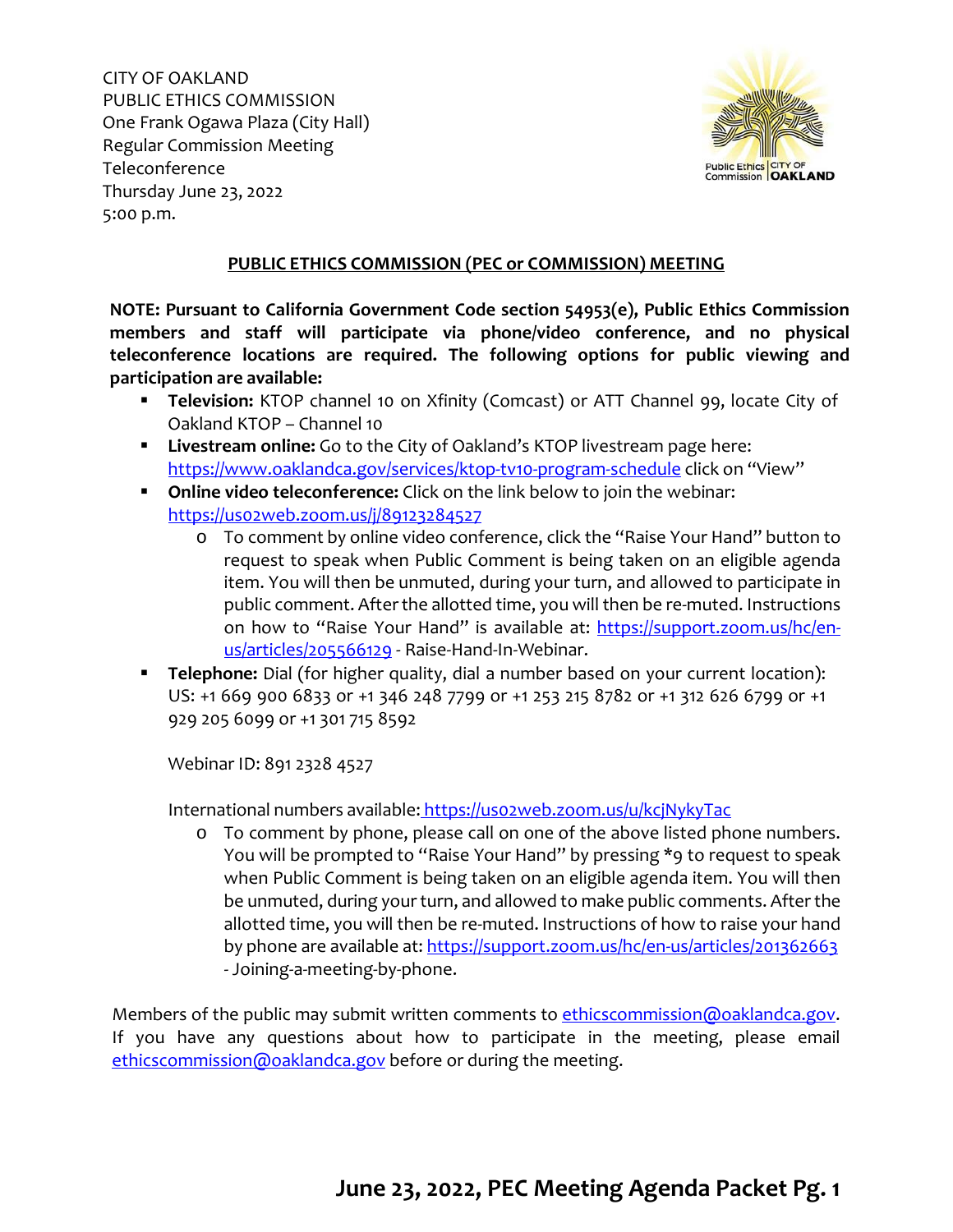CITY OF OAKLAND PUBLIC ETHICS COMMISSION One Frank Ogawa Plaza (City Hall) Regular Commission Meeting Teleconference Thursday June 23, 2022 5:00 p.m.



Commissioners: Arvon Perteet (Chair), Charlotte Hill, Ryan Micik, Joseph Tuman and Francis Upton IV.

Commission Staff to attend: Ana Lara-Franco, Commission Assistant

City Attorney Staff: Trish Shafie, Deputy City Attorney

### **PUBLIC ETHICS COMMISSION SPECIAL MEETING AGENDA**

- **1. Roll Call and Determination of Quorum.**
- **2. Staff and Commission Announcements.**
- **3. Open Forum.**

### **PRELIMINARY ACTION ITEMS**

**4. Virtual meetings by the Public Ethics Commission.** The Commission The subcommittee will review and take action to adopt Resolution 22-04, establishing certain determinations to justify the need for a virtual subcommittee meeting following the California State Legislature's adoption and Governor's approval of AB 361 on September 16, 2021 (Chapter 165; Statutes of 2021). [\(Resolution 22-04\)](https://cao-94612.s3.amazonaws.com/documents/Item-4-Resolution-22-04-Meet-by-Teleconference-PROPOSED-6-23-22_2022-06-17-175554_qlzw.pdf)

### **ACTION ITEMS**

### **CLOSED SESSION**

**5. Personnel.** Pursuant to California Government Code section 54957(b), the Commission will meet in Closed Session to consider the appointment or employment of the next Executive Director.

The meeting will adjourn upon the completion of the Commission's business.

A member of the public may speak on any item appearing on the agenda. All speakers will be allotted a maximum of three minutes unless the Chairperson allocates additional time.

Should you have questions or concerns regarding this agenda, or wish to review any agenda-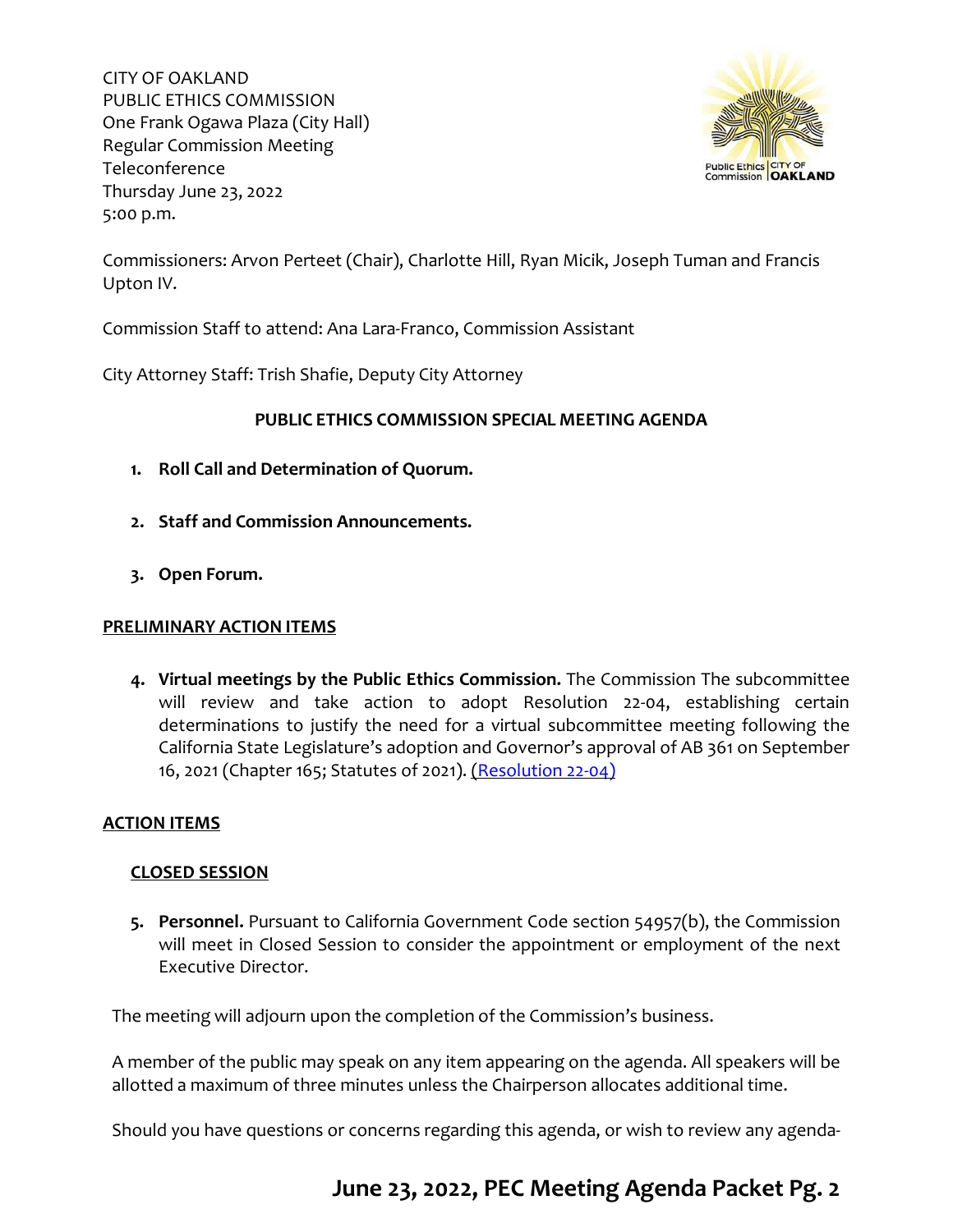CITY OF OAKLAND PUBLIC ETHICS COMMISSION One Frank Ogawa Plaza (City Hall) Regular Commission Meeting Teleconference Thursday June 23, 2022 5:00 p.m.



related materials, please contact the Public Ethics Commission at (510) 238-3593 or visit our webpage at [www.oaklandca.gov/pec.](http://www.oaklandca.gov/pec)

Suzanne Doron

6/20/2022

Approved for Distribution and the Date of Date

This meeting location is wheelchair accessible. Do you need an ASL, Cantonese, Mandarin or Spanish interpreter or other assistance to participate? Please email [ethicscommission@oaklandca.govo](mailto:ethicscommission@oaklandca.gov)r call (510) 238-3593 Or 711 (for Relay Service) five business daysin advance.

¿Necesita un intérprete en español, cantonés o mandarín, u otra ayuda para participar? Por favor envíe un correo electrónico a [alarafranco@oaklandca.gov](mailto:alarafranco@oaklandca.gov) o llame al (510) 238-3593 al 711 para servicio de retransmisión (Relay service) por lo menos cinco días antes de la reunión. Gracias.

你需要手語, 西班牙語, 粵語或國語翻譯服務嗎?請在會議五天前電

郵 [ethicscommission@oaklandca.gov](mailto:ethicscommission@oaklandca.gov) o[r](mailto:ethicscommission@oaklandca.gov) 或致電 (510) 238-3593 或711 (電話傳達服務) 。

Quý vị cần một thông dịch viên Ngôn ngữ KýhiệuMỹ (American Sign Language, ASL), tiếng Quảng Đông, tiếng Quan Thoại hay tiếng Tây Ban Nha hoặc bất kỳ sự hỗ trợ nào khác để tham gia hay không? Xin vui lòng gửi email đến địa chỉ [ethicscommission@oaklandca.gov](mailto:ethicscommission@oaklandca.gov) or hoặc gọi đến số(510) 238-3593 hoặc 711 (với Dịch vụ Tiếp âm) trước đó năm ngày.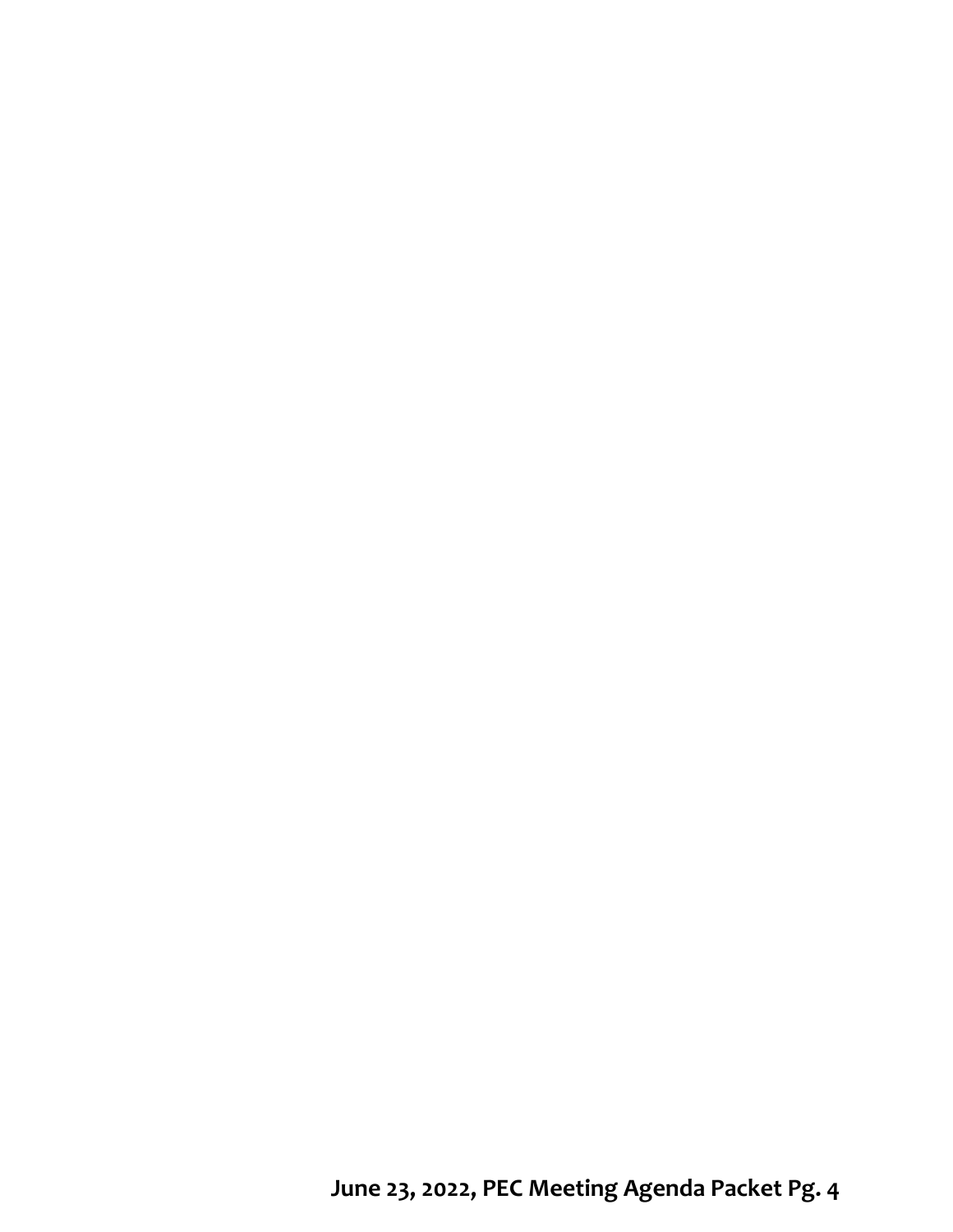*CITY OF OAKLAND Public Ethics Commission*

*RESOLUTION NO. 22-04 [Proposed 6-23-22]* 





**Resolution Summary:**

**ADOPT A RESOLUTION DETERMINING THAT CONDUCTING IN-PERSON MEETINGS OF THE PUBLIC ETHICS COMMISSION AND ITS COMMITTEES WOULD PRESENT IMMINENT RISKS TO ATTENDEES' HEALTH, AND ELECTING TO CONTINUE CONDUCTING MEETINGS USING TELECONFERENCING IN ACCORDANCE WITH CALIFORNIA GOVERNMENT CODE SECTION 54953(E), A PROVISIONOF AB 361.**

**By action of the Oakland Public Ethics Commission:**

**WHEREAS,** on March 4, 2020, Governor Gavin Newsom declared a state of emergency related to COVID-19, pursuant to Government Code Section 8625, and such declaration has not been lifted or rescinded. *See* [https://www.gov.ca.gov/wp-content/uploads/2020/03/3.4.20-Coronavirus-SOE-](https://www.gov.ca.gov/wp-content/uploads/2020/03/3.4.20-Coronavirus-SOE-Proclamation.pdf)[Proclamation.pdf;](https://www.gov.ca.gov/wp-content/uploads/2020/03/3.4.20-Coronavirus-SOE-Proclamation.pdf) and

**WHEREAS**, on March 9, 2020, the City Administrator in their capacity as the Director of the Emergency Operations Center (EOC), issued a proclamation of local emergency due to the spread of COVID-19 in Oakland, and on March 12, 2020, the City Council passed Resolution No. 88075 C.M.S. ratifying the proclamation of local emergency pursuant to Oakland Municipal Code (O.M.C.) section 8.50.050(C); and

**WHEREAS**, City Council Resolution No. 88075 remains in full force and effect to date; and

**WHEREAS**, the Centers for Disease Control (CDC) recommends physical distancing of at least six (6) feet whenever possible, avoiding crowds, and avoiding spaces that do not offer fresh air from the outdoors, particularly for people who are not fully vaccinated or who are at higher risk of getting very sick from COVID-19. *See* [https://www.cdc.gov/coronavirus/2019-ncov/prevent-getting](https://www.cdc.gov/coronavirus/2019-ncov/prevent-getting-sick/prevention.html)[sick/prevention.html;](https://www.cdc.gov/coronavirus/2019-ncov/prevent-getting-sick/prevention.html) and

**WHEREAS**, the CDC recommends that people who live with unvaccinated people avoid activities that make physical distancing hard. *See* [https://www.cdc.gov/coronavirus/2019-ncov/your-health/about](https://www.cdc.gov/coronavirus/2019-ncov/your-health/about-covid-19/caring-for-children/families.html)[covid-19/caring-for-children/families.html;](https://www.cdc.gov/coronavirus/2019-ncov/your-health/about-covid-19/caring-for-children/families.html) and

**WHEREAS**, the CDC recommends that older adults limit in-person interactions as much as possible, particularly when indoors. *See* [https://www.cdc.gov/aging/covid19/covid19-older-adults.html;](https://www.cdc.gov/aging/covid19/covid19-older-adults.html) and

**WHEREAS**, the CDC, the California Department of Public Health, and the Alameda County Public Health Department all recommend that people experiencing COVID-19 symptoms stay home. *See* [https://www.cdc.gov/coronavirus/2019-ncov/if-you-are-sick/steps-when-sick.html;](https://www.cdc.gov/coronavirus/2019-ncov/if-you-are-sick/steps-when-sick.html) and

**WHEREAS**, persons without symptoms may be able to spread the COVID-19 virus. *See*  [https://www.cdc.gov/coronavirus/2019-ncov/prevent-getting-sick/prevention.html;](https://www.cdc.gov/coronavirus/2019-ncov/prevent-getting-sick/prevention.html) and

Page 1 of 3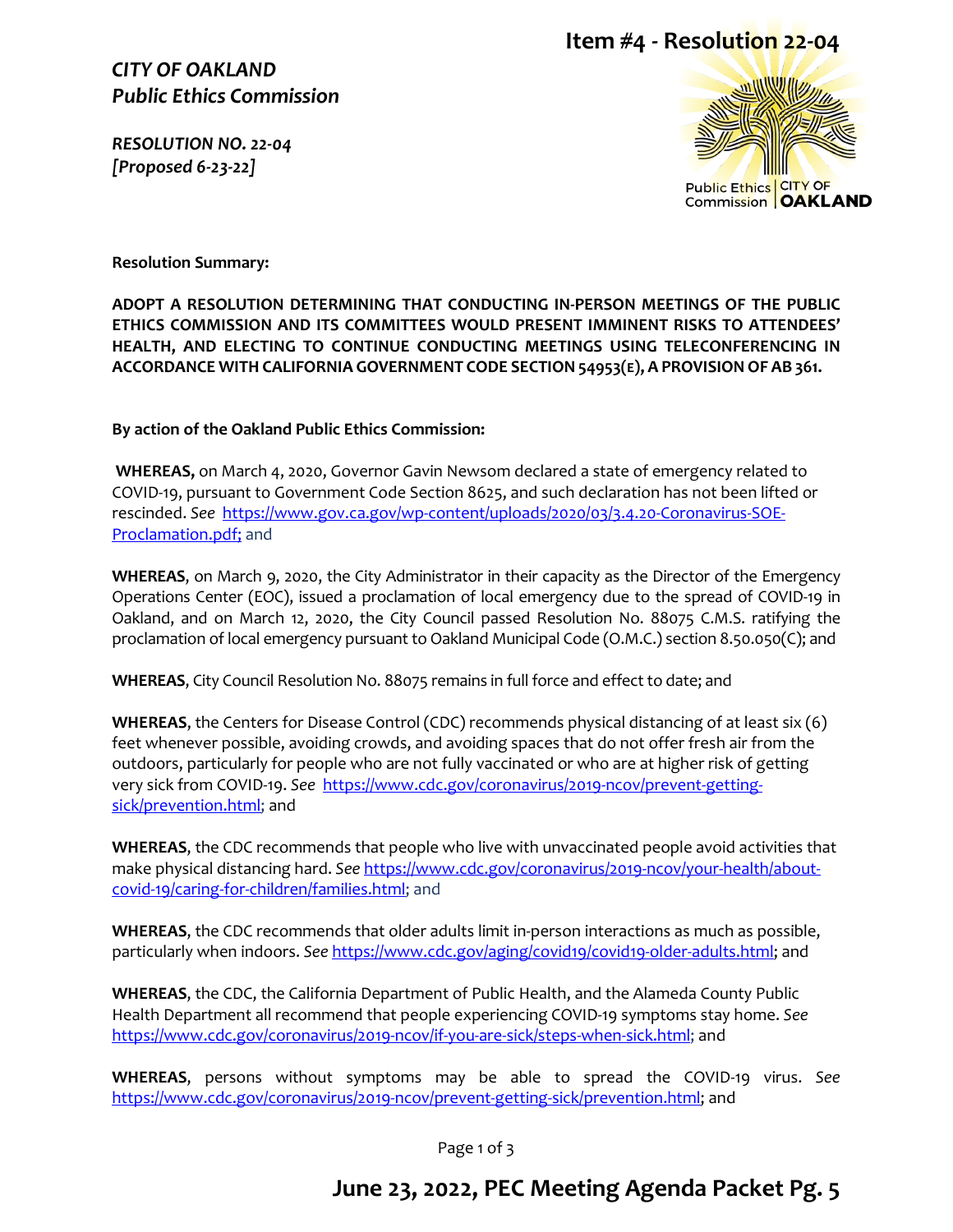# **Item #4 - Resolution 22-04**

### *CITY OF OAKLAND Public Ethics Commission*

*RESOLUTION NO. 22-04 [Proposed 6-23-22]* 



**WHEREAS**, fully vaccinated persons who become infected with the COVID-19 Delta variant can spread the virus to others. *See* [https://www.cdc.gov/coronavirus/2019-ncov/vaccines/fully](https://www.cdc.gov/coronavirus/2019-ncov/vaccines/fully-vaccinated.html)[vaccinated.html;](https://www.cdc.gov/coronavirus/2019-ncov/vaccines/fully-vaccinated.html) and

**WHEREAS**, the City's public-meeting facilities are indoor facilities that do not ensure circulation of fresh/outdoor air, particularly during periods of cold and/or rainy weather, and were not designed to ensure that attendees can remain six (6) feet apart; and

**WHEREAS,** holding in-person meetings would encourage community members to come to City facilities to participate in local government, and some of them would be at high risk of getting very sick from COVID-19 and/or would live with someone who is at high risk; and

**WHEREAS,** in-person meetings would tempt community members who are experiencing COVID-19 symptoms to leave their homes in order to come to City facilities and participate in local government; and

**WHEREAS,** attendees would use ride-share services and/or public transit to travel to in-person meetings, thereby putting them in close and prolonged contact with additional people outside of their households;

#### **Now therefore be it:**

**RESOLVED:** that the Public Ethics Commission finds and determines that the foregoing recitals are true and correct and hereby adopts and incorporates them into this Resolution; and

**RESOLVED:** that, based on these determinations and consistent with federal, state and local health guidance, the Public Ethics Commission determines that conducting in-person meetings would pose imminent risks to the health of attendees; and

**RESOLVED:** that the Public Ethics Commission firmly believes that the community's health and safety and the community's right to participate in local government, are both critically important, and is committed to balancing the two by continuing to use teleconferencing to conduct public meetings, in accordance with California Government Code Section 54953(e), a provision of AB-361; and

**RESOLVED:** that the Public Ethics Commission and its committees will meet by teleconference this month and will renew these (or similar) findings at least every thirty (30) days in accordance with California Government Code section 54953(e) until the state of emergency related to COVID-19 has been lifted, or the Public Ethics Commission finds that in-person meetings no longer pose imminent risks to the health of attendees, whichever occurs first.

Page 2 of 3